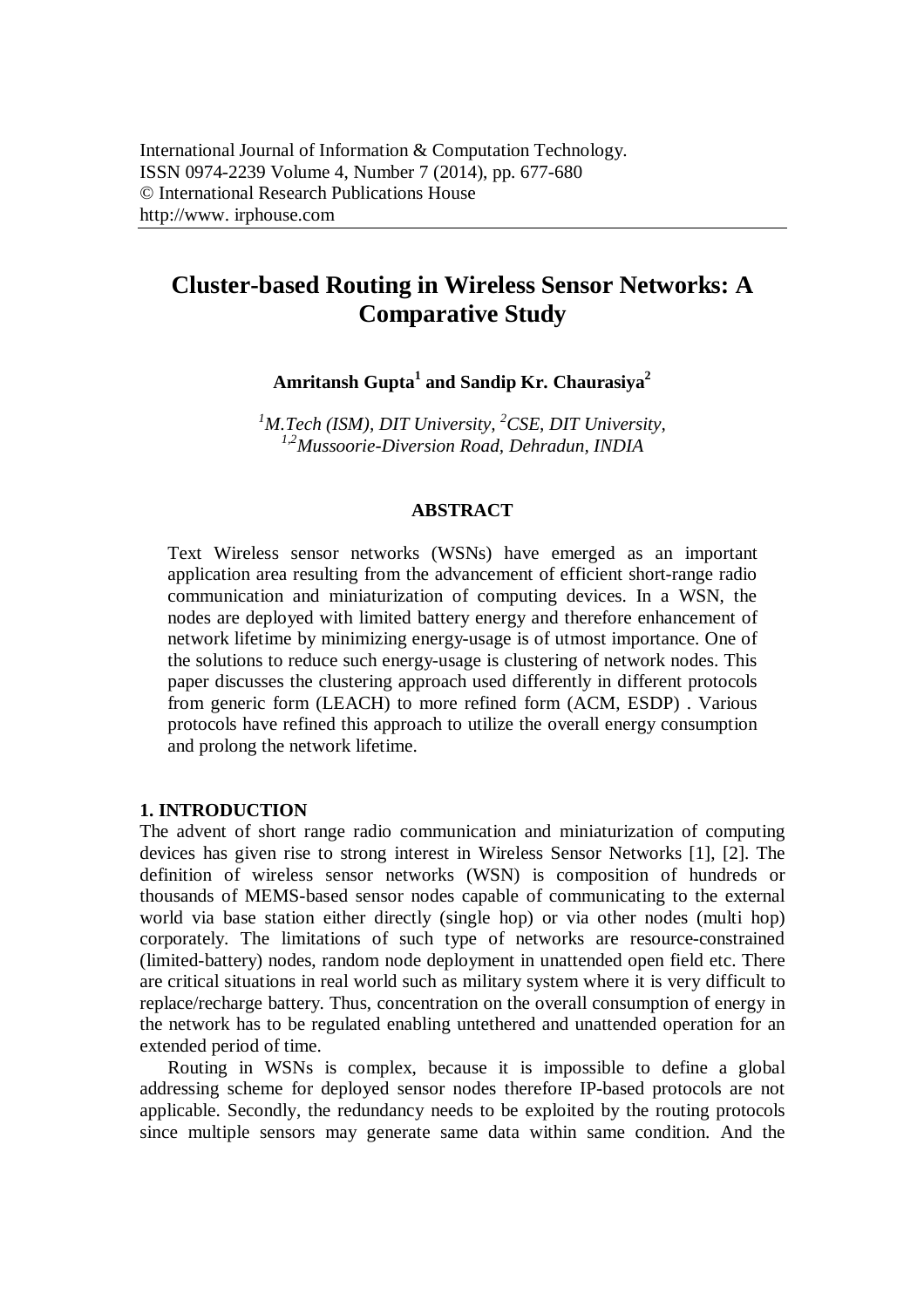protocol are required to efficiently manage the resources considering limited transmission power, storage and energy. The routing scheme for sensor networks can be broadly categorized into (1) Data-centric or Query-based, (2) Hierarchical and (3) Location-based protocols. Clustering approach falls under Hierarchical category where the network is divided into hierarchies with the definition of Cluster-Heads (CH). The CH aggregates the data and compresses before sending it to the Sink. This approach efficiently maintains the energy consumption of sensor nodes using multihop communication.

The sensor networks can also be defined on the basis when the data is delivered to the Sink. If the sensed data is forwarded to Sink periodically then it's a Time-Driven protocol (such as LEACH, EEPSC ) and when the sensed data is forwarded only if an event occurs then it's Event-Driven protocol (ACM, ESDP ). The clustering scheme varies with the respective protocols.

Clustering is defined [3] as the grouping of similar objects or the process of finding a natural association among some specific objects or data. It is used in WSN to transmit processed data to base station minimizing the number of nodes that take part in long distance communication leading to lowering of total energy consumption of the system.

The LEACH[4], introduced by Heinzelman et al .,is one of the most popular clustering based routing protocols. It determines a fraction of nodes which may become cluster heads . The selection of nodes to be CH is made probabilistically, so we cannot determine the number of clusters to be formed at any particular round or efficiency of clusters. After LEACH various protocols have been developed on Clustering either by altering one phase or defining clusters to different levels.

At present, the protocols defined are still using the Clustering approach with the change in time, numbers and direction of the clusters being formed. In the paper we are going to briefly overview the different protocols based on clustering approach starting from LEACH. The paper concludes with the possibilities in clustering for future.

## **2. RELATED WORK**

#### *2.1 Time Driven Protocols*

The data is forwarded to the sink periodically. This results in redundant data generated at Sink with useless consumption of node's energy.

### *2.1.1 LEACH ( Low Energy Adaptive Clustering Hierarchy)*

The LEACH uses dynamic clustering, where different clusters are formed for each round. Based on the received signal strength of sensor nodes the clusters are formed and use local cluster head as routers to the sink. The data aggregation and compression is done within a cluster. The selection of a node as cluster-head is based on a random number between 0 and 1, and this number is compared with following threshold: ଵ

$$
T(n) = p/(1 - p * (r \mod \frac{1}{p}))
$$
 if n \in G, otherwise 0.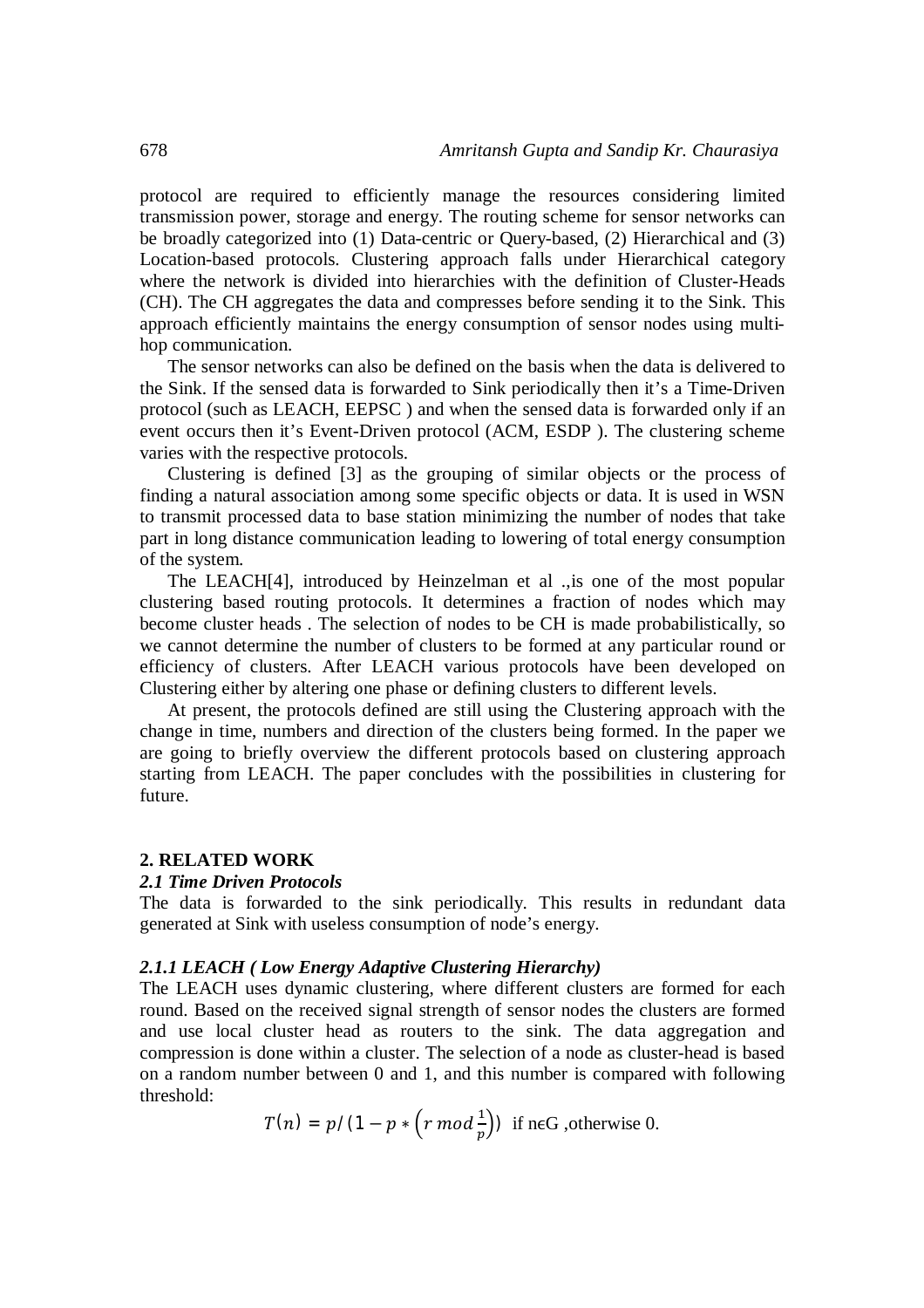where p is desired percentage of cluster heads (e.g. 0.05), r is current round and G is the set of nodes that have not been cluster heads in last 1/p rounds.

LEACH achieves factor 7 reduction in energy dissipation compared to direct communication. But due to single-hop routing (node-CH or CH-Sink transmission), a significant amount of energy is consumed by the nodes. Thus it is not applicable for networks in large regions.

# *2.1.2 HEED (Hybrid Energy-Efficient Distributed Clustering)*

The cluster heads are elected[5] based on the residual energy of each node and neighbor proximity or node density. This helps in reducing excessive loss of energy while communicating with the nearest nodes only. The assumption with HEED is it considers quasi-stationary networks where nodes are location-unaware and have equal significance. This unawareness results in transmission delay since for each transmission the location is to be generated for neighboring nodes. It is also not suitable for a network with varied sensor nodes (heterogeneous).

The Dynamic clustering scheme has overhead of head-changes, advertisements etc, which exploits the limited energy of sensor nodes. The alternate to this scheme comes with only single cluster during network operation known as Static Clustering.

# *2.1.3 EEPSC ( Energy- Efficient Protocol with Static Clustering)*

For Static clustering, EEPSC [6] was defined. The clusters are formed only once during network action. The operation is defined in three phases, (A). Depending upon the reply of each node for the broadcast messages (k) from Sink, the nodes join the clusters. (B). The energy levels of each node in different clusters help in electing CH. (C). Data transmission, aggregation starts.

## *2.1.4 EEEPSC ( Enhanced Energy Efficient Protocol with Static clustering)*

It partitions the network into distance based static clusters depending upon the strength of the broadcasted messages from the Sink. The CH is selected based on spatial distribution and the residual energy of nodes. The nodes eligible for CH were defined apriori which was not possible in LEACH.

EEEPSC has a definite number cluster-heads unlike LEACH. The CH distribution was only known here. The problem with the static clustering protocols is due to same clusters the CHs loose energy fast in comparison to other nodes resulting in loss of that cluster. The energy distribution is uneven.

## **2.2 Event- Driven Protocols**

The sensed data is forwarded to Sink only when a certain event occurs, preventing unnecessary bandwidth and energy consumption. The main issue is accurate event detection and reliable data transmission.

## *2.2.1 ACM (Assured Corridor Mechanism)*

This protocol [7] utilizes the aspect of both periodic and event data. When a certain event takes place then the priority flat is set for the packet (emergency packets) and transmission of normal packets is paused. Also the frequency of emergency packet is